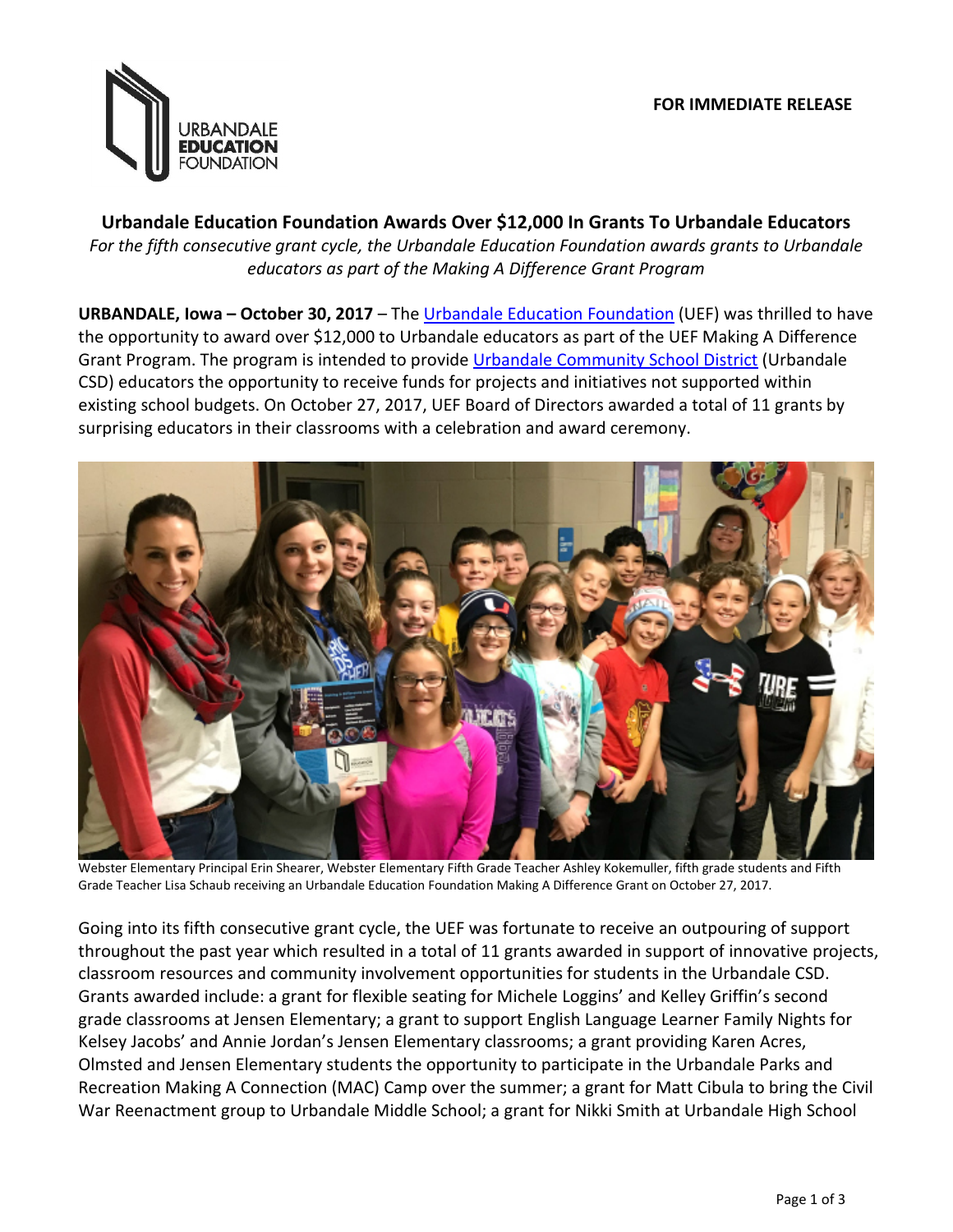to expand her library of diverse books for students; a grant for Webster Elementary fifth grade students in Ashley Kokemuller's and Lisa Schaub's classrooms to attend Junior Achievement (JA) BizTown; a grant for Laura Beth Chiston's Rolling Green Elementary classroom in support of additional music resources to help students learn English; second grade students in Deb Kadoun's Karen Acres Elementary classroom will enjoy more flexible seating; Valerius, Jensen, Rolling Green, and Karen Acres students working with Brittany Cooley, Facilitator of Family Outreach, will have more opportunities for learning activities over winter and spring break through a grant supporting the Student Connectedness Program; all Webster Elementary students will enjoy additional technology in their music class through a grant awarded to Jade Fox; and Janelle Kerr will have an opportunity to bring Culture All to expand cultural learning at Olmsted Elementary.

"The UEF is very pleased to provide funding for grants to educators to enhance the educational experience of Urbandale students," said UEF Board President Steve Schuler. "These grants go beyond what is possible from normal school funding and budgets. It is the great support from UEF donors that make this possible. So I would like to say 'thank you' to all UEF donors!"



Urbandale Education Foundation Board members and Urbandale High School (UHS) Administrators presenting a Making A Difference Grant to UHS English Teacher Nikki Smith on October 27, 2017. UEF Board Member Dan Meyer, UHS Principal Tim Carver, UEF Board President Steve Schuler, UHS English Teacher and grant recipient Nikki Smith, UEF Board Member Rose Ann Schuler, UEF Board Member Meribeth Haynes and UHS Associate Principal Dania Wilson.

The UEF is in the unique position to provide support for Urbandale schools, award scholarships to Urbandale High School graduates and connect Urbandale alumni through the merger and partnership of three organizations: Urbandale Education Foundation, [Urbandale Dollars for Scholars](http://www.urbandale.dollarsforscholars.org/) and [Urbandale](http://www.urbandalealumni.com/)  [Alumni Association.](http://www.urbandalealumni.com/) To learn more about how you can become involved and make a positive difference for Urbandale students, educators, schools and the vitality of the Urbandale community, visit: [UrbandaleEducationFoundation.com](http://www.urbandaleeducationfoundation.com/) and follow on Twitter [@SupportUCSD.](https://twitter.com/SupportUCSD)

## **About Urbandale Education Foundation**

The Urbandale Education Foundation (UEF) is a  $501(c)(3)$  non-profit organization committed to enhancing the educational experience of students in the Urbandale Community School District by funding projects and initiatives not supported within existing school budgets. The UEF raises funds through grants and private donations and then invests in enhanced educational programming, innovative technology, scholarships for graduates, state-of-the-art